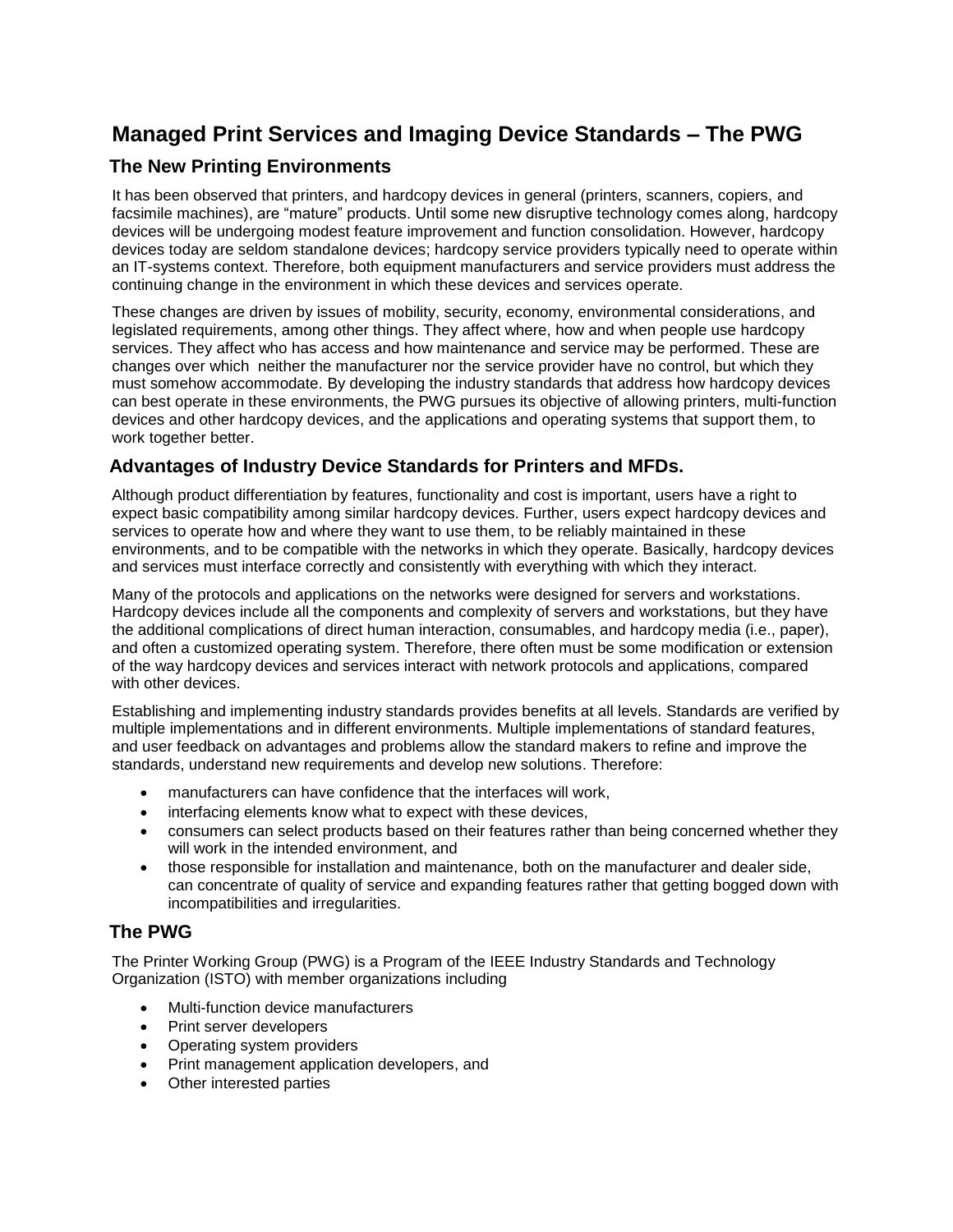## **Objective**

The PWG develops and publishes standards, "best practice" documents and informational papers that allow printers, multi-function devices and other hardcopy devices, and the applications and operating systems that support them, to work together better.

The PWG and its predecessor standards groups have developed imaging-centric specifications in the past. However, recent and current efforts are primarily in determining how to consistently address the unique hardcopy device and service characteristics in a way that is optimum both for using and maintaining hardcopy services and that is compatible with the networking, security and mobility requirements of the user. The PWG has and continues to work with the major standards organizations that are defining our communications and computing environment to ensure that hardcopy products can operate optimally within the established capabilities and constraints. These organizations include the Advanced Function Presentation Color Consortium (AFPCC), [Distributed Management Task Force](http://en.wikipedia.org/wiki/Distributed_Management_Task_Force) (DMTF), IEEE [Standards Association](http://standards.ieee.org/) (IEEE), [Internet Engineering Task Force](http://www.ietf.org/) IETF), [Trusted Computing](http://www.trustedcomputinggroup.org/)  [Group](http://www.trustedcomputinggroup.org/) (TCG) and [World Wide Web Consortium](http://www.w3.org/) *(*W3C*)*. The PWG is currently seeking to establish liaison status with the subcommittee for Office Equipment at the International Organization for Standardization (ISO-JTC1-SC28.)

Members understand that developing and implementing standards for hardcopy equipment and services is a necessary part of achieving the objective of allowing "… hardcopy devices, and the applications and operating systems that support them, to work together better."

#### **Members**

Although meetings and conference calls are open, formal voting to adopt standards is limited to members in good standing. Current members of the PWG are:

Apple Brother Industries Canon Coretronic Dell Epson Fuji Xerox Hewlett-Packard High North, Inc. Ricoh Konica Minolta Kyocera Corporation Lexmark International Microsoft

MPI Tech MWA Intelligence Inc. NEC Display Solutions Northlake Software, Inc. Oki Data Samsung Electronics Sharp Labs of America Technical Interface Consulting Toshiba Tykodi Consulting Services Xerox Corporation Zoran Imaging Division David Whitehead

#### **You Are Using PWG-Developed Standards**

The PWG and its forerunner organizations have been working for over 20 years on developing standards for Printing and Hardcopy Services. These included:

#### *MIBs*

Management Information Base (MIBs) are highly structured representations of the elements necessary to manage a device or service. MIBs are the information structure supported by devices and used by the most prevalent network management protocol, the Simple Network Management Protocol (SNMP), to determine the capabilities and state of devices, services and individual jobs and, as applicable, to configure these things. Although usually hidden by a management application, whatever remote management of hardcopy devices and services you perform probably uses MIBs.

MIBs can be public standards or private proprietary implementations. By establishing and encouraging the use of public standard MIBs, the PWG allows more consistent management of hardcopy devices and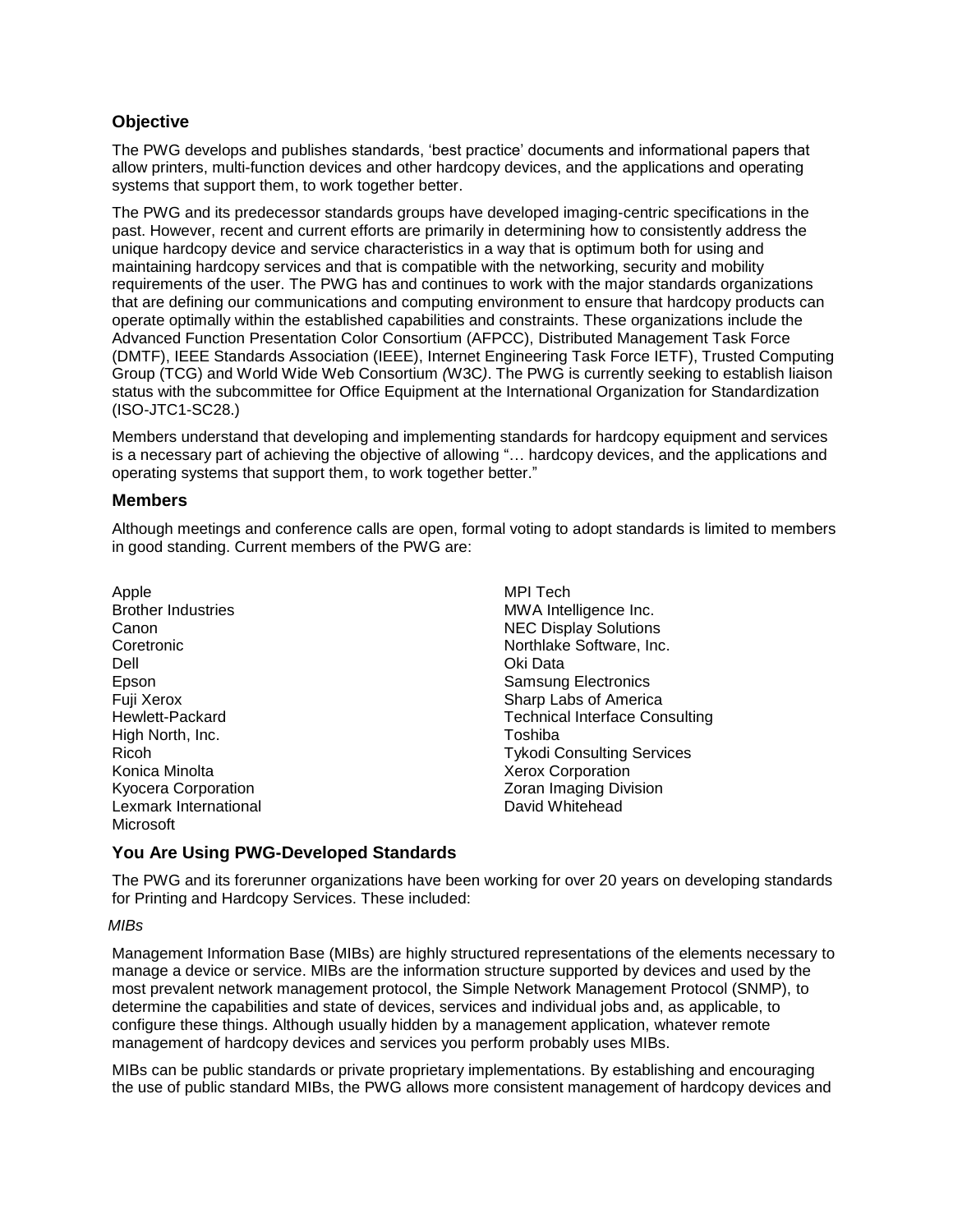services across different products and different manufacturers. Some of the MIBS for which the PWG is responsible are:

- Printer MIB: An almost universally implemented MIB for determining the capabilities and state of, and for configuring, a printer
- Finishing MIB: Widely implemented MIB in higher end devices for external finishing units.
- Job MIB: Definitive MIB for determining the nature and state of an imaging job.
- Printer Port Monitor MIB: The minimal set of device characteristics used to support automatic installation of printers in Microsoft Windows and Apple Mac OS X operating systems
- Imaging State and Counter MIBs: An extensive set of device and service state and counter objects primarily used in accounting and charging applications.

#### *Printing Protocols and Languages*

Communications protocols define a sequence of request and response messages, typically including the format of these messages. Printer Languages refer to the way in which the information to be printed is represented and formatted. Some printer languages, such as Printer Command Language (PCL) consist of both a set of defined operations and response formats and an encoding scheme for print image information. Most PWG efforts have been adapting or re-defining how network protocols and communication capabilities can be used to best effect for printing.

- Internet Printing Protocol: Print Jobs used to be delivered over a network by a "raw port" (just TCP/IP) or by Line Printer Daemon protocol (LPR/LPD). These methods provided virtually no information on the capabilities or the state of a printer or a print job. IPP was created to use standard Internet tools and technologies to query printer capabilities, submit print jobs, inquire, about the status of print jobs and printers, and cancel print jobs. IPP is the primary print protocol for Macintosh and Linux systems and defined the printing model used by the Microsoft WS-Print protocol.
- XHTML-Print: With the advent of internet capable cell phones and internet appliances, users needed to print content from sources that did not have the capability to create or format complex printing jobs. This need was addressed by an adaptation of the eXtensible Hypertext Markup Language (XHTML) to printing to become the basic print language for Bluetooth and UPnP Printing.

## **Current Activities & Working Groups**

As Hardcopy Services become more fully enmeshed into the changing IT environment, the PWG is dealing with how the unique characteristics of these Services can be addressed. There are four semipermanent working groups currently active and one group in the formative state.

#### **WIMS - Device and Service Management**

With the increased concern with power management, WIMS has develeoped a Imaging Power Management model specification. To allow access to these management and status elements via SNMP. a companion Power Management MIB has also been developed. These documents are close to being approved.

The workgroup recently completed the remapping of the primary Printer MIB objects into a Distributed Management Task Force (DMTF) Common Information Model (CIM) format in preparation for the eventual phase over to Web Services-based management. Future efforts include continuing MIB maintenance and update, completion of the CIM Print Profile, and addressing logging for Accounting and Maintenance in a way compatible with the audit trail logging being defined for security purposes.

## **IPP – Print Protocols and Mobile Printing**

The printing model defined by IPP is so flexible that there have been almost 30 standards extending and expanding upon it. The IPP workgroup is completing an effort to consolidate the features in these various documents into three well-defined IPP implementation levels: IPP/2.0, IPP/2.1 and IPP/2.2. The workgroup is also embarking on a further extension to IPP called IPP Everywhere. This is envisioned to define a set of protocols including basic IPP, a "discovery" protocol, and one or two Print Languages. It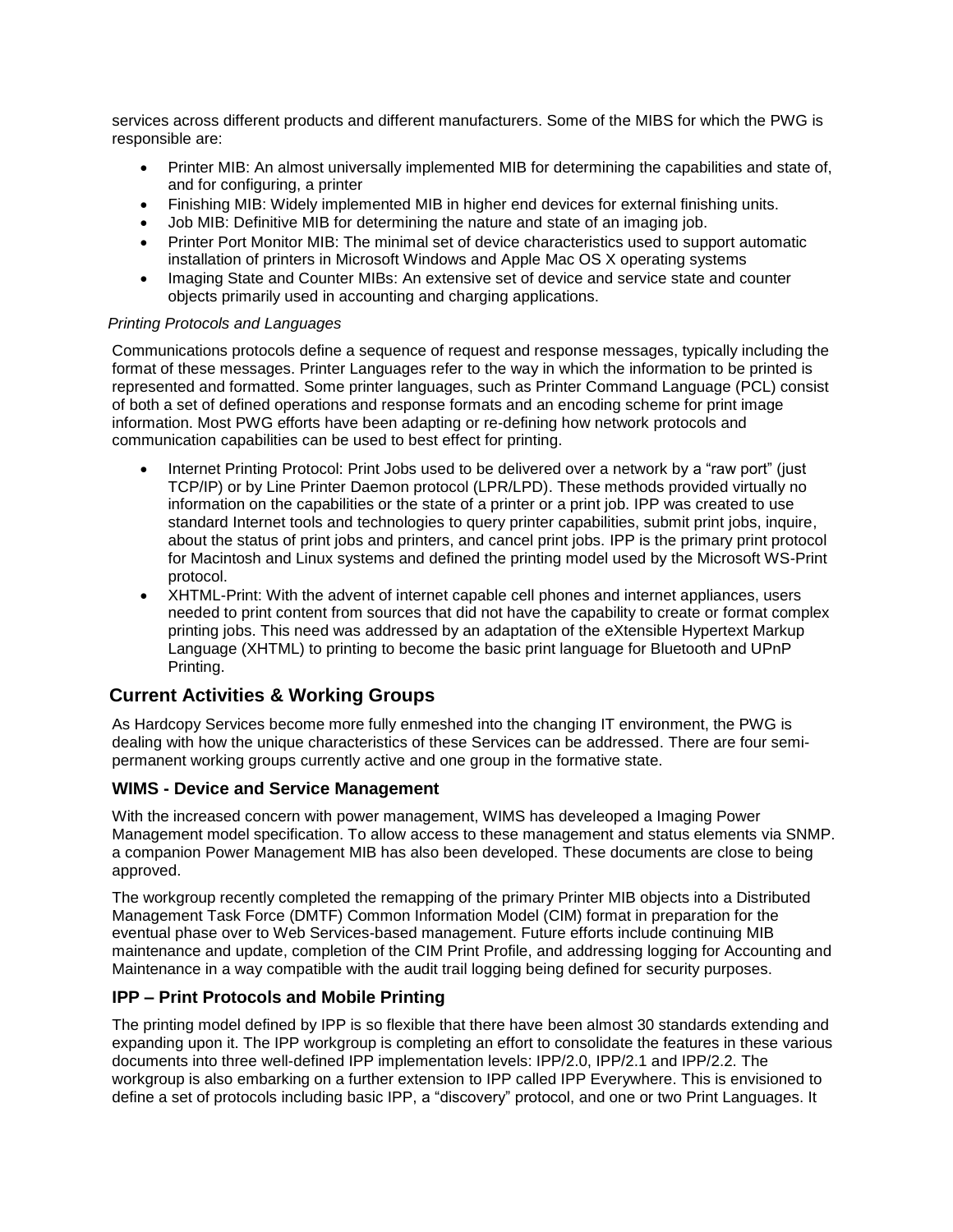will provide a printing capability including discovery, "driverless" printing, and extensive ability to report printer and job capabilities and status information to the user. Although IPP Everywhere is focused on mobile printing, many of its features will be very useful for all applications. IPP Everywhere is distinct from Cloud Printing but shares many of the same feature requirements, and it may be considered for addressing at least one link in the Cloud Printing communications chain.

### **Imaging Device Security – Network, Device, Content**

Whether it is protection from hackers, disgruntled employees, industrial espionage, foreign or terrorist intelligence operations, noisy co-workers, or just inadvertent mistakes, security is a big issue with many aspects. The IDS group is working to allow hardcopy devices to come under Network Access Control with the definition of HCD Health Assessment Attributes and Remediation methods. Also being addressed are the application of standard Authentication and Authorization solutions and Security Audit Logging to hard copy devices. Future activities will consider how to address the other security threats and vulnerabilities identified in IEEE Std 2600™ -2008, IEEE Standard for Information Technology: Hardcopy Device and System Security.

## **Modeling of Imaging Services and Operations**

Historically, printing from computers, image scanning, copying and fax have had distantly different origins and have involved different cultures in manufacturing, sales, maintenance and use. But the growing ubiquitousness of the computer and development of the digital page printer, which bears little resemblance to the old character or line printers, opened the way for integrating the different hardcopy functions. With its extensive computing and network communication capabilities and the addition of a scanning mechanism, the printer evolved into a hardcopy processing device variously called an MFP (multifunction printer, multifunction peripheral), MFD (multifunction device) or All-in-One. Whether one thinks of the devices providing these services as expanded printers or digital copiers with print and scan capability, printing, scanning, copy and fax have now merged into hardcopy services. There is benefit to the manufacturer, the application generator, service supplier and the user to drop the historical distinctions in terminology and operations and consider these as parallel hardcopy services. The MFD Workgroup is developing a model of these services, based upon the IPP model, which defines a standard terminology, set of interface operations and imaging job handling capabilities for all hardcopy services.

## **Cloud Printing Initiative**

With several different approaches being marketed as "Cloud Printing", the PWG has invited interested parties to discuss this topic at Cloud Printing sessions held in conjunction with Plenary meetings. The PWG has also established a mailing list for the continued exchange on ideas to assist in the developing a stable, standard set of terminology and techniques. Most of the Cloud Printing approaches, including Google Cloud Print, make use of a "Cloud" server to which the user sends his job and from which the print service receives the job. This is a main distinction from IPP Everywhere, which does not require the intermediary server. There are many common requirements among the various Cloud Printing approaches and between them and IPP Everywhere. The PWG intent is to address the common requirements in compatible ways. This would make it more practical for printers to support multiple Cloud Printing implementations.

## **Questions and Feedback**

Over the next few months, the MPSA will be including PWG-generated articles on those imaging subjects that we believe are of significant importance to the Managed Print Services industry. An outline is given below. To improve these articles and provide the information that you would most like, it would be helpful to have your feedback on the subjects and level of detail most appropriate to your needs. Further, although the specification writers are members of the imaging services and equipment industry, we would like to solicit information identifying your needs, use cases and problems independent of and unbiased by any specific supplier. Therefore, each article will reference a survey on the subject matter of the article , querying things we would like to know and things you would like know about. If you are interested in the subject, we request you take the survey after you read the article. There is also a survey associated with this article, dealing with general topics. If you think this series of articles may be useful and particularly if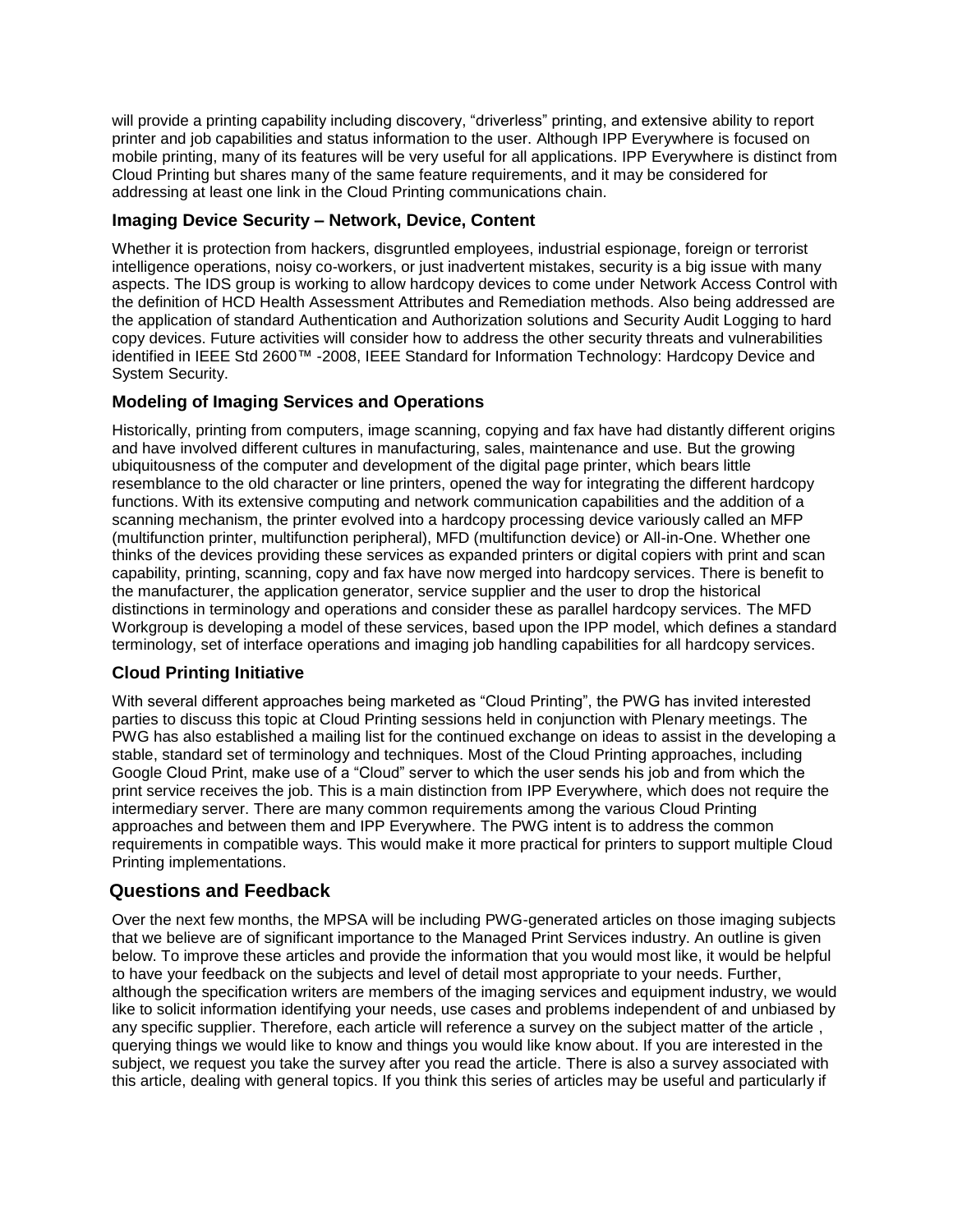you want to know about something specific (or want us to know about something specific), please participate in this survey.

Schedule

## **1. (October) Managed Print Services and Imaging Device Standards – The PWG**

- a. The New Printing Environments
- b. Advantages of Industry Device Standards for Printers and MFDs.
- c. The PWG
	- i. Objectives
	- ii. Members
	- iii. PWG-Developed Standards
- d. Current Activities & Working Groups
	- i. Device and Service Management
	- ii. Protocols Mobile and Cloud Printing
	- iii. Security Network, Device, Content
	- iv. Modeling of Imaging Services and Operations
- e. Questions and Feedback

### **2. (November) Hardcopy Security– Network Access Control**

- a. What, Why, How?
- b. Registering Hardcopy Devices
- c. Recovering from Rejection Remediation
- d. Questions and Feedback

#### **3. (December) Hardcopy Device Power Management**

- a. What, Why and How? Concept and Objectives
- b. Examples/ Scenarios
- c. The guts Management Elements and the Power Management MIB
- d. What are your Power Management needs?

#### **4. (January) Management, Accounting and Device Utilization Issues**

- a. Access Authentication and Authorization
	- i. Device and Information Security Issues
	- ii. Miss-Use and Unauthorized Use
	- iii. Affect on external maintenance and support
- b. Logging
	- i. For Security Audit Trail
	- ii. Accounting Billing and Charge Assignment
- c. Questions and Feedback

#### **5. (February) The New Printing/Hardcopy Environments - Cloud Printing, Mobile Printing, Driverless Printing, Wireless Printing, Green Printing –**

- a. Definitions
- b. Commonalities and Differences
- c. Objectives in Development and Evolution
- d. Questions and Feedback

## **6. (March) Cloud Printing**

- a. Why are there so many different implementations?
	- i. Cloud Server -Goggle-Type
	- ii. Email Type
	- iii. Other
- b. How will it affect Printers/MFDs and how they are supported?
	- i. Printer Registration
	- ii. Discovery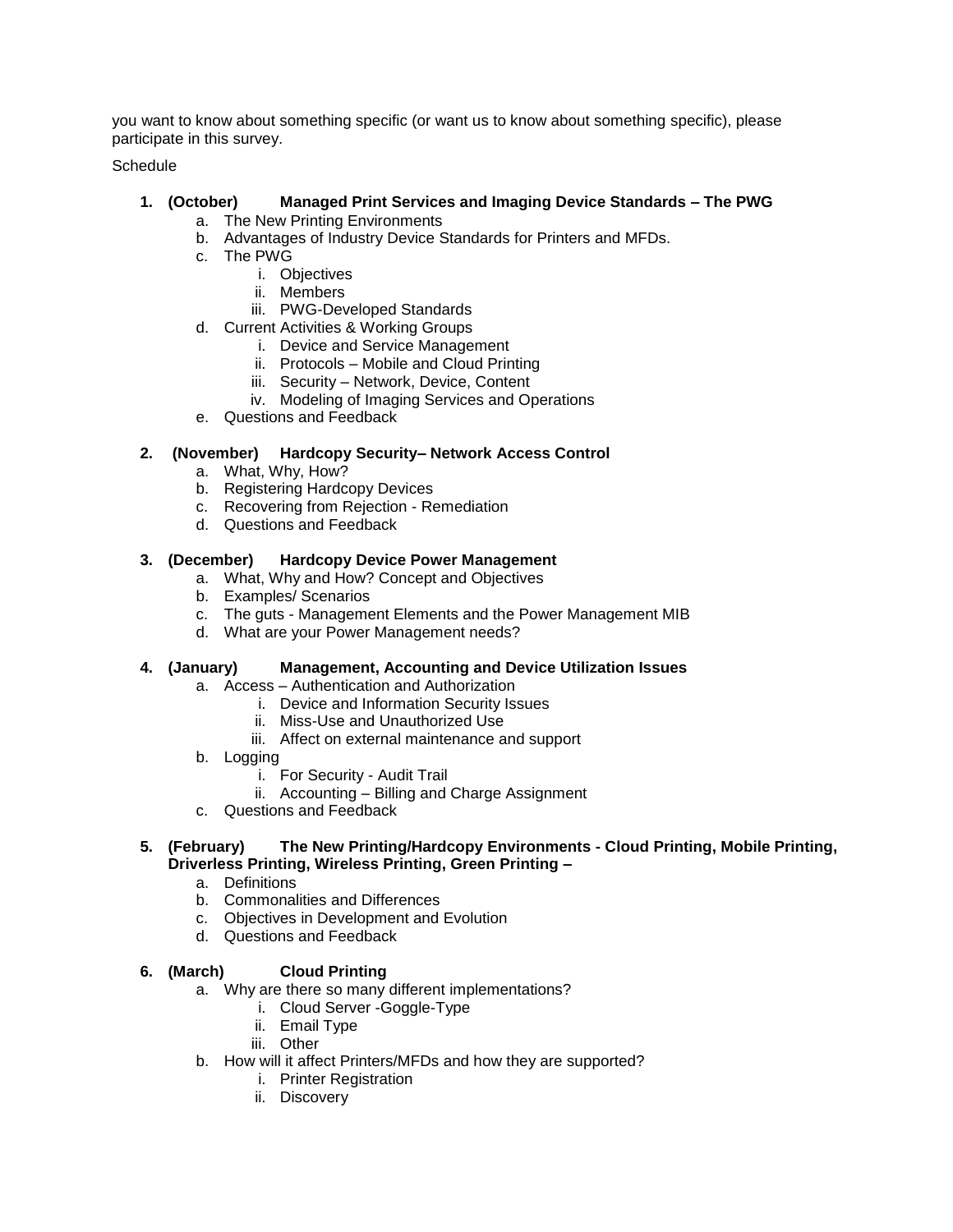- iii. State and Status Information
- iv. Job Delivery
- c. Questions and Feedback

### **7. (April) Mobile Printing**

- a. Different implementations
- b. Impact on Devices and support

### **8. "(May) Green Printing"**

- a. Design, Set-up and Use considerations
- b. Power Efficiency
- c. Consumables Efficiency
- d. Environmental vs Economic Considerations
- e. Questions and Feedback

#### **9. (June) Hardcopy Security – User and Administrative Information Security**

- a. What needs to be secured, what from, and why?
	- i. User"s Information Security
	- ii. Device and Administrative Data Security
- b. Regulatory Compliance Issues
- c. Methods
- d. Questions and Feedback

#### Survey Questions.

- 1. As someone involved in the print services industry, do you think that this series of articles about what the standards that the hardcopy industry is working on will be useful to you in your business?
- 2. What level of detail would you like to see in these articles:
	- a. Identification of the subject, a general idea how it might affect Managed Print Services, and what sort of solutions are being considered or have been identified in what standards?
	- b. A description of the issue and the proposed solutions, with references to more details.
- 3. Are you seeing in your MPS activities increased interest in support for:
	- a. printing from remote locations to some main office?
		- b. printing while on the road to some local printer (perhaps a printer for which you are responsible)?
- 4. Have any of the aspects of network security and/or security of information on the network:
	- a. Affected the way you install or maintain networked printers or multifunction devices? b. Been a factor in which products you select?
- 5. Is network security an important issue in your MPS activities now or do you see becoming an important issue in the near future?
- 6. Is the security of information being sent to printers and other hardcopy devices an important issue in your MPS activities now or do you see it becoming an important issue in the near future?
- 7. The use of SNMP for the management of networked hardcopy devices and acquisition of use data for billing has faced some problems because of security issues and firewall blocking of SNMP.
	- a. Have you experienced such device management problems in your MPS activities?
	- b. Are some of the environments in which you operate going to a "Web Services" approach for network device management?
- 8. Do you think it important that manufacturers implement standard solutions to interface issues such as MIBs and Protocols rather than proprietary solutions, even if the proprietary solutions may be better?
- 9. When considering new products
	- a. Are you aware of what formal standards you want the product to satisfy?